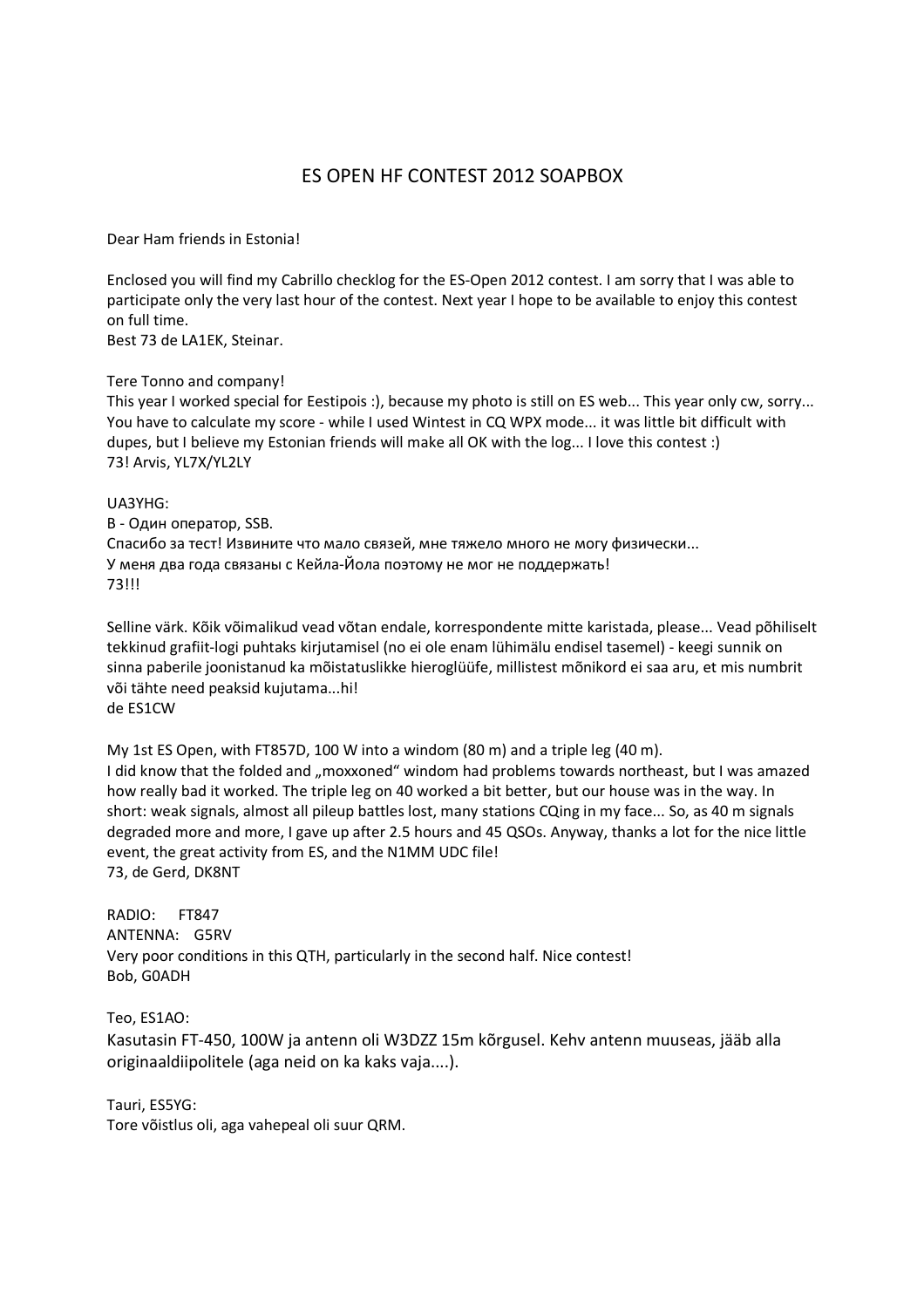Aarne, ES2JL: Hämmastavalt hea levi 40-l võrreldes eelnevate aastatega!

Tom, Tõnis, Teet, ES9C: Good activity!

Albertas, LY5R: It was my first ES OPEN. Fine Contest! CU next year.

Jaan, ES3RY: Rig: IC-735. Ant: Inv.V Seekordne ESOPEN läks üle kivide ja kändude... Pill keeldus mingil suvalisel ajahetkel töötamast, siis mingi aja pärast taastus, et mõne aja pärast jälle vaikida. N1MM tahtis teha fantastilise tulemuse... võttes kordajaks ka kõk MAAD. Aga midagi ikka sai. Lõpptulemus on käsitsi arvutatud.

Edu ja kannatust kontrollimisel!

Sergey R3LC (ex UA3LHL): MNI TNX for the Contest! 73's!

Valdek, ES4NG: Töö tõttu jõudsin 1,5 tundi hiljem kohale.

Peter, PA3DBS: Thanks for organizing this contest.

Andrea, 9A3JH:

First time in this contest. Few comments: very difficult to work ES stations in pile up with QRP... Some stations don't like to listen to tiny signals. Contest timing very bad for QRP stations (also 100w), not so easy to work ES from South EU on 80m at 08,30 UTC... TX/RX: K2 Elecraft PWR: 5 W ANT: verticals + wires ASL:270m

Vesa, OH3P: RADIO: TS-590 ANTENNA: 80m horizontal delta loop Thanks for nice contest, It was Fun. Hope to see U 2013!

Klaus, ES1TP/2: Sain siis lõpuks ilusti N1MM-i kirjutatud ja Cabrillosse. Open ise kulges vägagi tempokalt, rahul et sai kaasa tehtud :) transiiveriga Icom IC-735 võimsusel 100W ja antenniks ühise toitepunktiga inverted V 80 ja 40m.

Paul, OH5UQ: Rig: TS950 95W Ant: BTV 5 + 40m vert. Loop